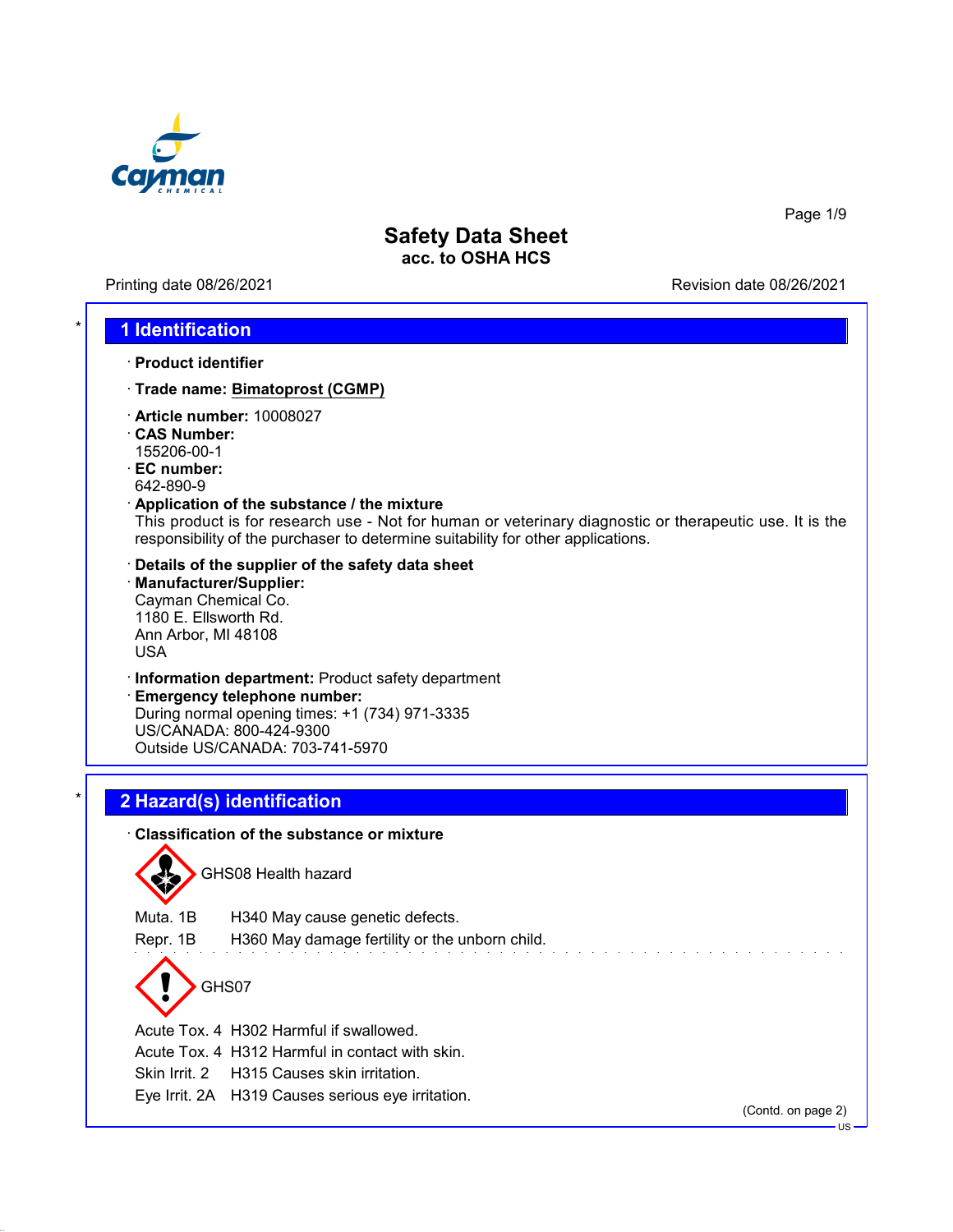Printing date 08/26/2021 **Printing date 08/26/2021** 

# **Trade name: Bimatoprost (CGMP)**

|                                     | (Contd. from page 1)                                                                                                                        |
|-------------------------------------|---------------------------------------------------------------------------------------------------------------------------------------------|
| <b>Label elements</b>               |                                                                                                                                             |
| <b>GHS label elements</b>           |                                                                                                                                             |
|                                     | The substance is classified and labeled according to the Globally Harmonized System (GHS).                                                  |
| · Hazard pictograms                 |                                                                                                                                             |
|                                     |                                                                                                                                             |
|                                     |                                                                                                                                             |
|                                     |                                                                                                                                             |
|                                     |                                                                                                                                             |
| GHS07<br>GHS08                      |                                                                                                                                             |
|                                     |                                                                                                                                             |
| · Signal word Danger                |                                                                                                                                             |
|                                     |                                                                                                                                             |
|                                     | · Hazard-determining components of labeling:                                                                                                |
|                                     | 17-phenyl trinor Prostaglandin F2a ethyl amide                                                                                              |
| <b>Hazard statements</b>            |                                                                                                                                             |
|                                     | H302+H312 Harmful if swallowed or in contact with skin.                                                                                     |
| H315                                | Causes skin irritation.                                                                                                                     |
| H319                                | Causes serious eye irritation.                                                                                                              |
| H340                                | May cause genetic defects.                                                                                                                  |
| H360                                | May damage fertility or the unborn child.                                                                                                   |
| · Precautionary statements          |                                                                                                                                             |
| P <sub>201</sub>                    | Obtain special instructions before use.                                                                                                     |
| P202                                | Do not handle until all safety precautions have been read and understood.                                                                   |
| P264                                | Wash thoroughly after handling.                                                                                                             |
| P270                                | Do not eat, drink or smoke when using this product.                                                                                         |
| P <sub>280</sub>                    | Wear protective gloves/protective clothing/eye protection/face protection.<br>If swallowed: Call a poison center/doctor if you feel unwell. |
| P301+P312<br>P330                   | Rinse mouth.                                                                                                                                |
| P302+P352                           | If on skin: Wash with plenty of water.                                                                                                      |
|                                     | P305+P351+P338 If in eyes: Rinse cautiously with water for several minutes. Remove contact lenses, if                                       |
|                                     | present and easy to do. Continue rinsing.                                                                                                   |
| P308+P313                           | IF exposed or concerned: Get medical advice/attention.                                                                                      |
| P321                                | Specific treatment (see on this label).                                                                                                     |
| P362+P364                           | Take off contaminated clothing and wash it before reuse.                                                                                    |
| P332+P313                           | If skin irritation occurs: Get medical advice/attention.                                                                                    |
| P337+P313                           | If eye irritation persists: Get medical advice/attention.                                                                                   |
| P405                                | Store locked up.                                                                                                                            |
| P <sub>501</sub>                    | Dispose of contents/container in accordance with local/regional/national/international                                                      |
|                                     | regulations.                                                                                                                                |
| <b>Classification system:</b>       |                                                                                                                                             |
| $\cdot$ NFPA ratings (scale 0 - 4)  |                                                                                                                                             |
|                                     |                                                                                                                                             |
|                                     | Health = $2$                                                                                                                                |
|                                     | $Fire = 0$                                                                                                                                  |
|                                     | Reactivity = $0$                                                                                                                            |
|                                     |                                                                                                                                             |
| HMIS-ratings (scale 0 - 4)          |                                                                                                                                             |
| <b>HEALTH</b><br> *2                | Health = $*2$                                                                                                                               |
| 0 <br><b>FIRE</b>                   | Fire $= 0$                                                                                                                                  |
|                                     | Reactivity = $0$                                                                                                                            |
| <b>REACTIVITY</b><br>$\overline{0}$ |                                                                                                                                             |
| ∙ Other hazards                     |                                                                                                                                             |
|                                     | · Results of PBT and vPvB assessment                                                                                                        |
| · PBT: Not applicable.              |                                                                                                                                             |
|                                     | (Contd. on page 3)                                                                                                                          |
|                                     | $US -$                                                                                                                                      |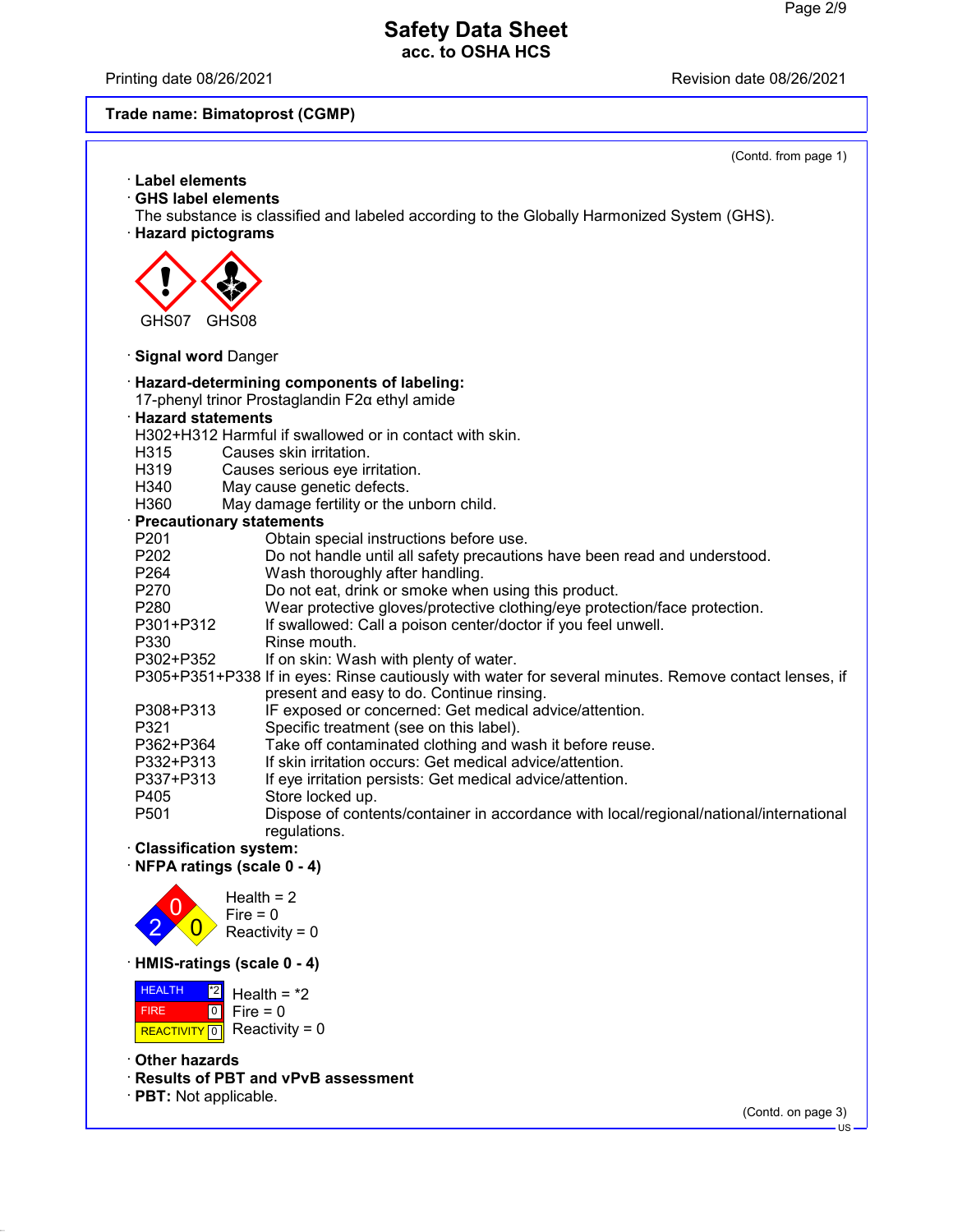Printing date 08/26/2021 Revision date 08/26/2021

**Trade name: Bimatoprost (CGMP)**

· **vPvB:** Not applicable.

(Contd. from page 2)

#### \* **3 Composition/information on ingredients**

- · **Chemical characterization: Substances**
- · **CAS No. Description**
- 155206-00-1 17-phenyl trinor Prostaglandin F2α ethyl amide
- · **Identification number(s)**
- · **EC number:** 642-890-9

### \* **4 First-aid measures**

- · **Description of first aid measures**
- · **General information:**
- Immediately remove any clothing soiled by the product.

Symptoms of poisoning may even occur after several hours; therefore medical observation for at least 48 hours after the accident.

- · **After inhalation:** In case of unconsciousness place patient stably in side position for transportation.
- · **After skin contact:** Immediately wash with water and soap and rinse thoroughly.
- · **After eye contact:**
- Rinse opened eye for several minutes under running water. If symptoms persist, consult a doctor.
- · **After swallowing:** Immediately call a doctor.
- · **Information for doctor:**
- · **Most important symptoms and effects, both acute and delayed**

May cause anemia, cough, CNS depression, drowsiness, headache, heart damage, lassitude (weakness, exhaustion), liver damage, narcosis, reproductive effects, teratogenic effects. No further relevant information available.

· **Indication of any immediate medical attention and special treatment needed** No further relevant information available.

### **5 Fire-fighting measures**

- · **Extinguishing media**
- · **Suitable extinguishing agents:** Use fire fighting measures that suit the environment. A solid water stream may be inefficient.
- · **Special hazards arising from the substance or mixture** No further relevant information available.
- · **Advice for firefighters**
- · **Protective equipment:** No special measures required.

## **6 Accidental release measures**

- · **Personal precautions, protective equipment and emergency procedures** Not required.
- · **Environmental precautions:** Do not allow to enter sewers/ surface or ground water.
- · **Methods and material for containment and cleaning up:** Dispose contaminated material as waste according to item 13. Ensure adequate ventilation.
- · **Reference to other sections** See Section 7 for information on safe handling. See Section 8 for information on personal protection equipment.

(Contd. on page 4)

US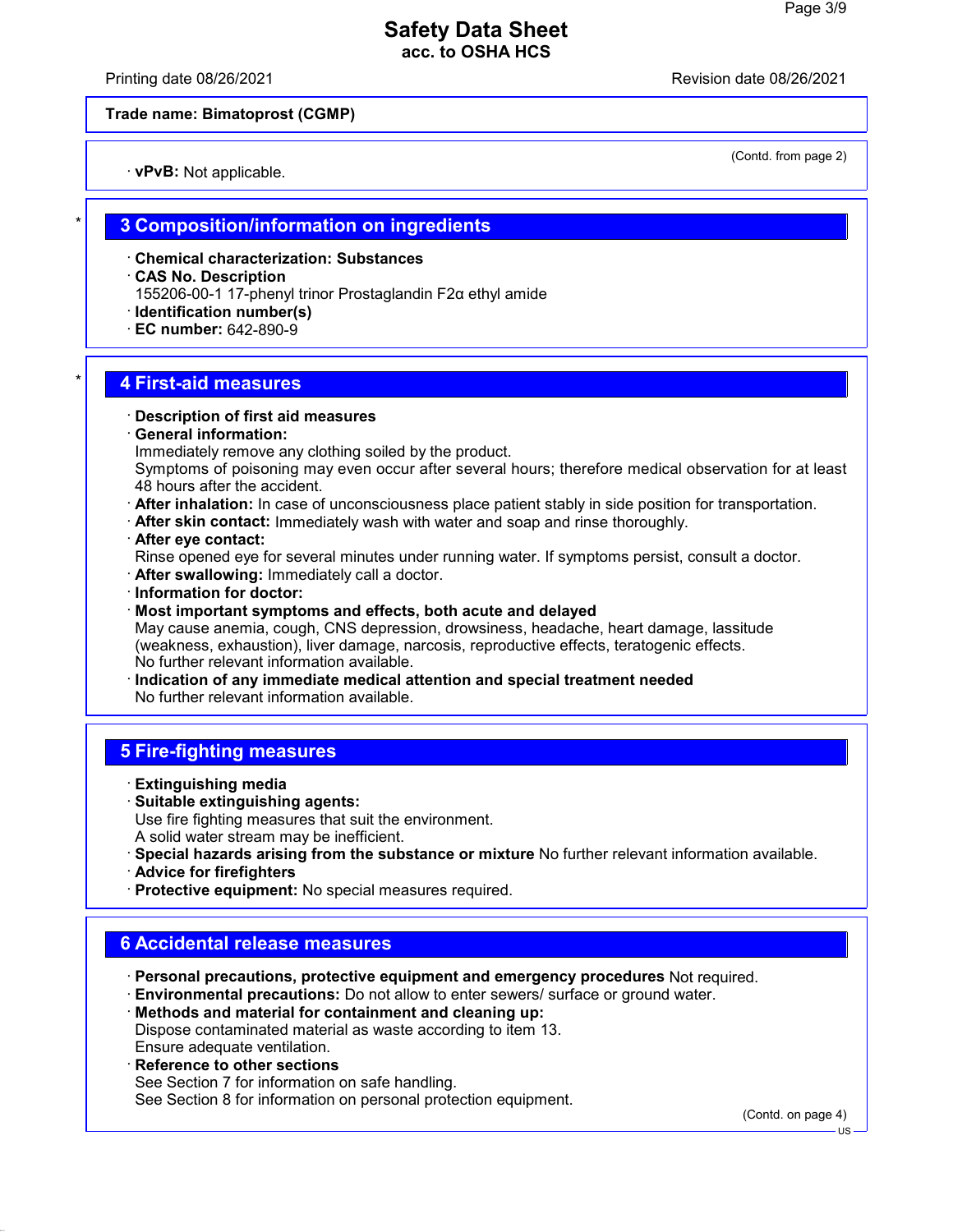Printing date 08/26/2021 Revision date 08/26/2021

**Trade name: Bimatoprost (CGMP)**

(Contd. from page 3)

See Section 13 for disposal information. · **Protective Action Criteria for Chemicals**

· **PAC-1:**

Substance is not listed.

· **PAC-2:**

Substance is not listed.

· **PAC-3:**

Substance is not listed.

# **7 Handling and storage**

- · **Handling:**
- · **Precautions for safe handling** Open and handle receptacle with care.
- · **Information about protection against explosions and fires:** Keep respiratory protective device available.
- · **Conditions for safe storage, including any incompatibilities**
- · **Storage:**
- · **Requirements to be met by storerooms and receptacles:** No special requirements.
- · **Information about storage in one common storage facility:** Not required.
- · **Further information about storage conditions:** Keep receptacle tightly sealed.
- · **Specific end use(s)** No further relevant information available.

# \* **8 Exposure controls/personal protection**

· **Additional information about design of technical systems:** No further data; see item 7.

- · **Control parameters**
- · **Components with limit values that require monitoring at the workplace:** Not required.
- · **Additional information:** The lists that were valid during the creation were used as basis.
- · **Exposure controls**
- · **Personal protective equipment:**
- · **General protective and hygienic measures:** Keep away from foodstuffs, beverages and feed. Immediately remove all soiled and contaminated clothing. Wash hands before breaks and at the end of work. Store protective clothing separately. Avoid contact with the eyes and skin.
- · **Breathing equipment:**

In case of brief exposure or low pollution use respiratory filter device. In case of intensive or longer exposure use respiratory protective device that is independent of circulating air.

· **Protection of hands:**



Protective gloves

The glove material has to be impermeable and resistant to the product/ the substance/ the preparation. Due to missing tests no recommendation to the glove material can be given for the product/ the preparation/ the chemical mixture.

Selection of the glove material on consideration of the penetration times, rates of diffusion and the degradation

(Contd. on page 5)

US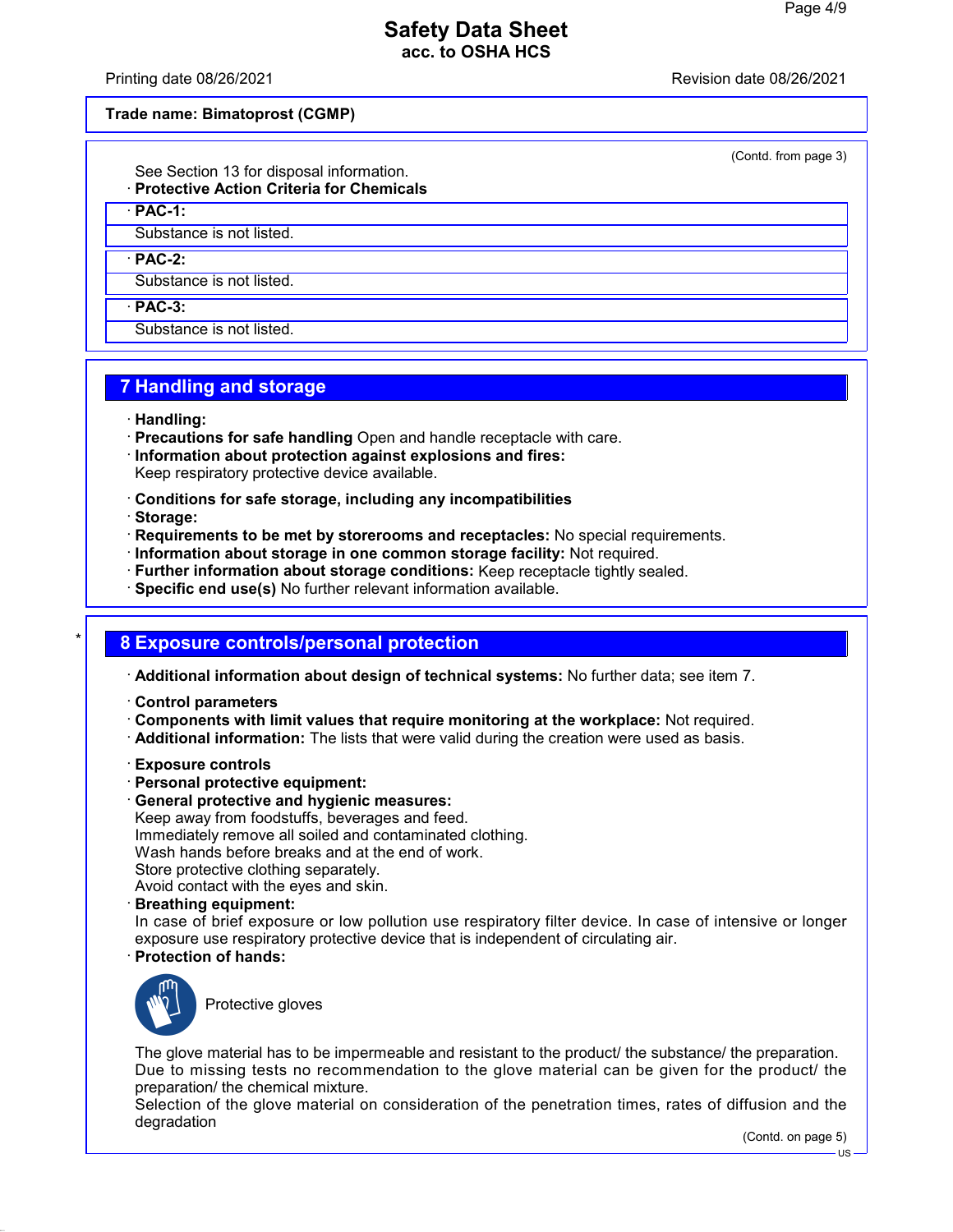Printing date 08/26/2021 **Printing date 08/26/2021** 

(Contd. from page 4)

#### **Trade name: Bimatoprost (CGMP)**

#### · **Material of gloves**

The selection of the suitable gloves does not only depend on the material, but also on further marks of quality and varies from manufacturer to manufacturer.

#### · **Penetration time of glove material**

The exact break through time has to be found out by the manufacturer of the protective gloves and has to be observed.

### · **Eye protection:**



Tightly sealed goggles

| Information on basic physical and chemical properties      |                                               |
|------------------------------------------------------------|-----------------------------------------------|
| <b>General Information</b><br>· Appearance:                |                                               |
| Form:                                                      | Solid                                         |
| Color:                                                     | Not determined.                               |
| · Odor:                                                    | Characteristic                                |
| · Structural Formula                                       | C25H37NO4                                     |
| · Molecular Weight                                         | 415.6 g/mol                                   |
| · Odor threshold:                                          | Not determined.                               |
| · pH-value:                                                | Not applicable.                               |
| Change in condition                                        |                                               |
| <b>Melting point/Melting range:</b>                        | Undetermined.                                 |
| <b>Boiling point/Boiling range:</b>                        | Undetermined.                                 |
| · Flash point:                                             | Not applicable.                               |
| · Flammability (solid, gaseous):                           | Product is not flammable.                     |
| · Decomposition temperature:                               | Not determined.                               |
| · Auto igniting:                                           | Not determined.                               |
| Danger of explosion:                                       | Product does not present an explosion hazard. |
| <b>Explosion limits:</b>                                   |                                               |
| Lower:                                                     | Not determined.                               |
| Upper:                                                     | Not determined.                               |
| · Vapor pressure:                                          | Not applicable.                               |
| · Density:                                                 | Not determined.                               |
| · Relative density                                         | Not determined.                               |
| · Vapor density                                            | Not applicable.                               |
| <b>Evaporation rate</b>                                    | Not applicable.                               |
| · Solubility in / Miscibility with                         |                                               |
| Water:                                                     | Soluble.                                      |
| · Partition coefficient (n-octanol/water): Not determined. |                                               |
| · Viscosity:                                               |                                               |
| Dynamic:                                                   | Not applicable.                               |

(Contd. on page 6)

US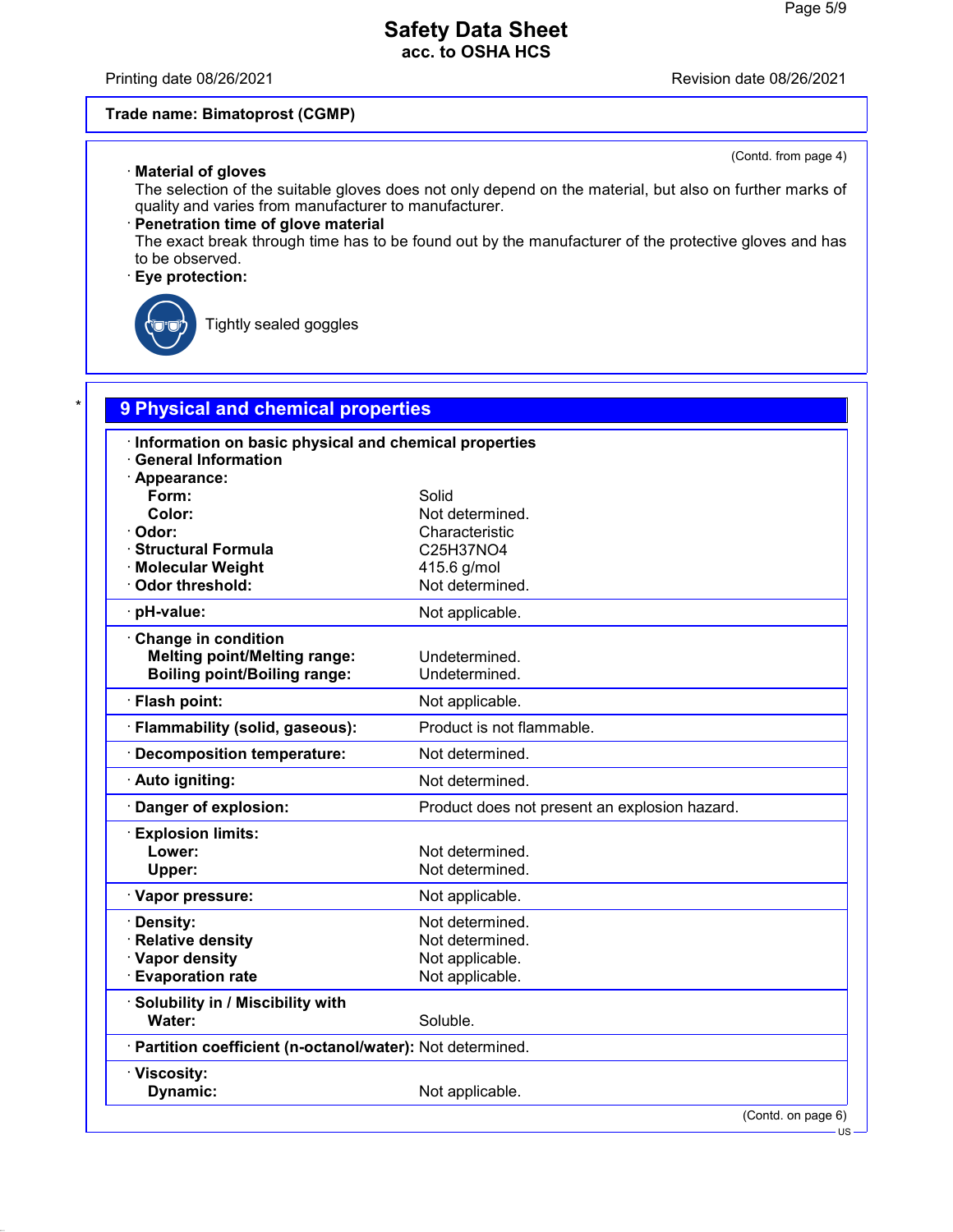Printing date 08/26/2021 Revision date 08/26/2021

**Trade name: Bimatoprost (CGMP)**

|                                 | (Contd. from page 5)                                                                  |
|---------------------------------|---------------------------------------------------------------------------------------|
| Kinematic:<br><b>SOLUBILITY</b> | Not applicable.<br>50 mg/ml in EtOH; 25 mg/ml in DMSO & DMF; 3 mg/ml in<br><b>ACN</b> |
| <b>VOC content:</b>             | $0.00\%$                                                                              |
| Solids content:                 | 100.0 $%$                                                                             |
| ⋅ Other information             | No further relevant information available.                                            |

# **10 Stability and reactivity**

· **Reactivity** No further relevant information available.

- · **Chemical stability**
- · **Thermal decomposition / conditions to be avoided:** No decomposition if used according to specifications.
- · **Possibility of hazardous reactions** No dangerous reactions known.
- · **Conditions to avoid** No further relevant information available.
- · **Incompatible materials:** strong oxidizing agents
- · **Hazardous decomposition products:** carbon oxides, nitrogen oxides

### **11 Toxicological information**

- · **Information on toxicological effects**
- · **Acute toxicity:**

· **LD/LC50 values that are relevant for classification:**

**ATE (Acute Toxicity Estimate)**

Oral LD50 500 mg/kg Dermal LD50  $1,100$  mg/kg

#### **155206-00-1 17-phenyl trinor Prostaglandin F2α ethyl amide**

Ocular TCLO 0.03 pph/1Wintermittent (hmn)

#### · **Primary irritant effect:**

- · **on the skin:** Irritant to skin and mucous membranes.
- · **on the eye:** Irritating effect.
- · **Sensitization:** No sensitizing effects known.
- · **Additional toxicological information:**

#### · **Carcinogenic categories**

#### · **IARC (International Agency for Research on Cancer)**

Substance is not listed.

#### · **NTP (National Toxicology Program)**

Substance is not listed.

#### · **OSHA-Ca (Occupational Safety & Health Administration)**

Substance is not listed.

# **12 Ecological information**

· **Toxicity**

· **Aquatic toxicity:** No further relevant information available.

(Contd. on page 7)

US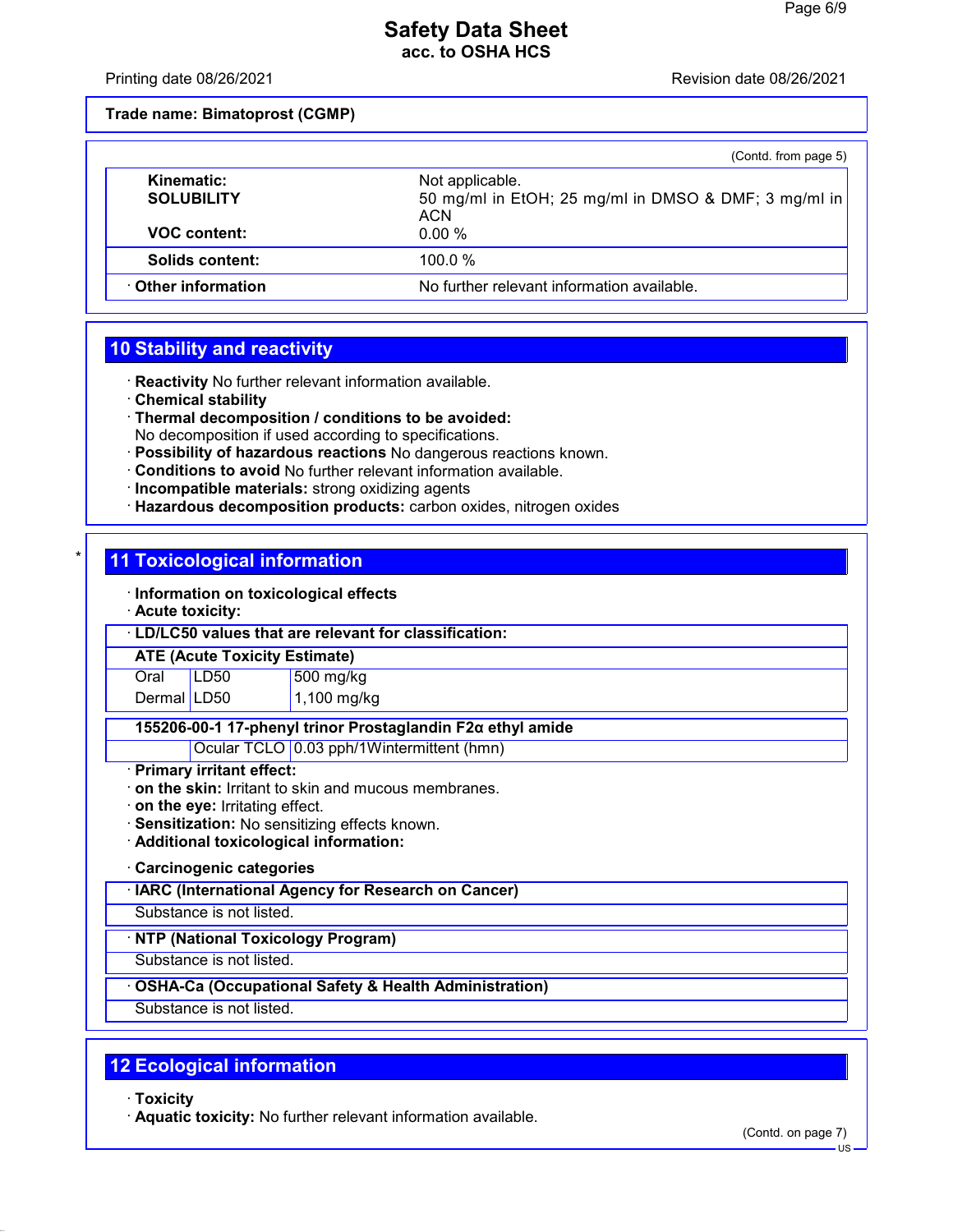Printing date 08/26/2021 Revision date 08/26/2021

(Contd. from page 6)

**Trade name: Bimatoprost (CGMP)**

- · **Persistence and degradability** No further relevant information available.
- · **Behavior in environmental systems:**
- · **Bioaccumulative potential** No further relevant information available.
- · **Mobility in soil** No further relevant information available.
- · **Additional ecological information:**

#### · **General notes:**

Water hazard class 3 (Self-assessment): extremely hazardous for water Do not allow product to reach ground water, water course or sewage system, even in small quantities. Danger to drinking water if even extremely small quantities leak into the ground.

- · **Results of PBT and vPvB assessment**
- · **PBT:** Not applicable.
- · **vPvB:** Not applicable.
- · **Other adverse effects** No further relevant information available.

### **13 Disposal considerations**

· **Waste treatment methods**

· **Recommendation:**

Must not be disposed of together with household garbage. Do not allow product to reach sewage system.

- · **Uncleaned packagings:**
- · **Recommendation:** Disposal must be made according to official regulations.
- · **Recommended cleansing agent:** Water, if necessary with cleansing agents.

| · UN-Number                                |                 |
|--------------------------------------------|-----------------|
| · DOT, IMDG, IATA                          | not regulated   |
| · UN proper shipping name                  |                 |
| · DOT, IMDG, IATA                          | not regulated   |
| · Transport hazard class(es)               |                 |
| · DOT, ADN, IMDG, IATA                     |                 |
| · Class                                    | not regulated   |
| · Packing group                            |                 |
| · DOT, IMDG, IATA                          | not regulated   |
| · Environmental hazards:                   | Not applicable. |
| · Special precautions for user             | Not applicable. |
| Transport in bulk according to Annex II of |                 |
| <b>MARPOL73/78 and the IBC Code</b>        | Not applicable. |

# **15 Regulatory information**

· **Safety, health and environmental regulations/legislation specific for the substance or mixture** No further relevant information available.

(Contd. on page 8)

US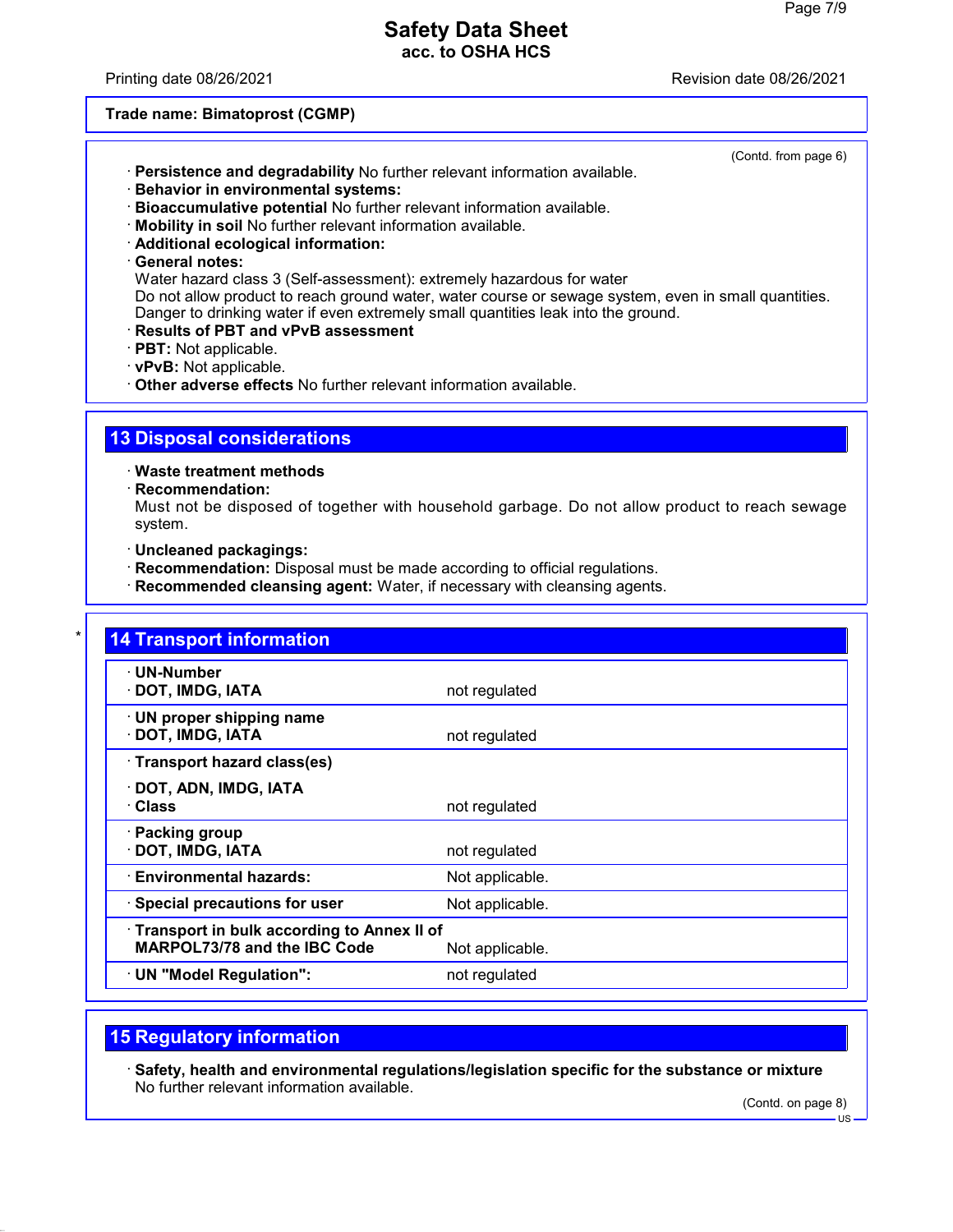Printing date 08/26/2021 Revision date 08/26/2021

**Trade name: Bimatoprost (CGMP)**

| (Contd. from page 7)                                                               |
|------------------------------------------------------------------------------------|
| · Sara                                                                             |
| Section 355 (extremely hazardous substances):                                      |
| Substance is not listed.                                                           |
| · Section 313 (Specific toxic chemical listings):                                  |
| Substance is not listed                                                            |
| TSCA (Toxic Substances Control Act):                                               |
| Substance is not listed.                                                           |
| <b>Hazardous Air Pollutants</b>                                                    |
| Substance is not listed.                                                           |
| · Proposition 65                                                                   |
| Chemicals known to cause cancer:                                                   |
| Substance is not listed.                                                           |
| Chemicals known to cause reproductive toxicity for females:                        |
| Substance is not listed.                                                           |
| Chemicals known to cause reproductive toxicity for males:                          |
| Substance is not listed.                                                           |
| Chemicals known to cause developmental toxicity:                                   |
| Substance is not listed.                                                           |
| <b>Carcinogenic categories</b>                                                     |
| <b>EPA (Environmental Protection Agency)</b>                                       |
| Substance is not listed.                                                           |
| · TLV (Threshold Limit Value)                                                      |
| Substance is not listed.                                                           |
| NIOSH-Ca (National Institute for Occupational Safety and Health)                   |
| Substance is not listed.                                                           |
| Chemical safety assessment: A Chemical Safety Assessment has not been carried out. |

# **16 Other information**

All chemicals may pose unknown hazards and should be used with caution. This SDS applies only to the material as packaged. If this product is combined with other materials, deteriorates, or becomes contaminated, it may pose hazards not mentioned in this SDS. Cayman Chemical Company assumes no responsibility for incidental or consequential damages, including lost profits, arising from the use of these data. It shall be the user's responsibility to develop proper methods of handling and personal protection based on the actual conditions of use. While this SDS is based on technical data judged to be reliable, Cayman Chemical Company assumes no responsibility for the completeness or accuracy of the information contained herein.

- · **Department issuing SDS:** Environment protection department.
- · **Contact:** -
- · **Date of preparation / last revision** 08/26/2021 / -
- · **Abbreviations and acronyms:**

IMDG: International Maritime Code for Dangerous Goods DOT: US Department of Transportation IATA: International Air Transport Association EINECS: European Inventory of Existing Commercial Chemical Substances CAS: Chemical Abstracts Service (division of the American Chemical Society) NFPA: National Fire Protection Association (USA) HMIS: Hazardous Materials Identification System (USA)

(Contd. on page 9)